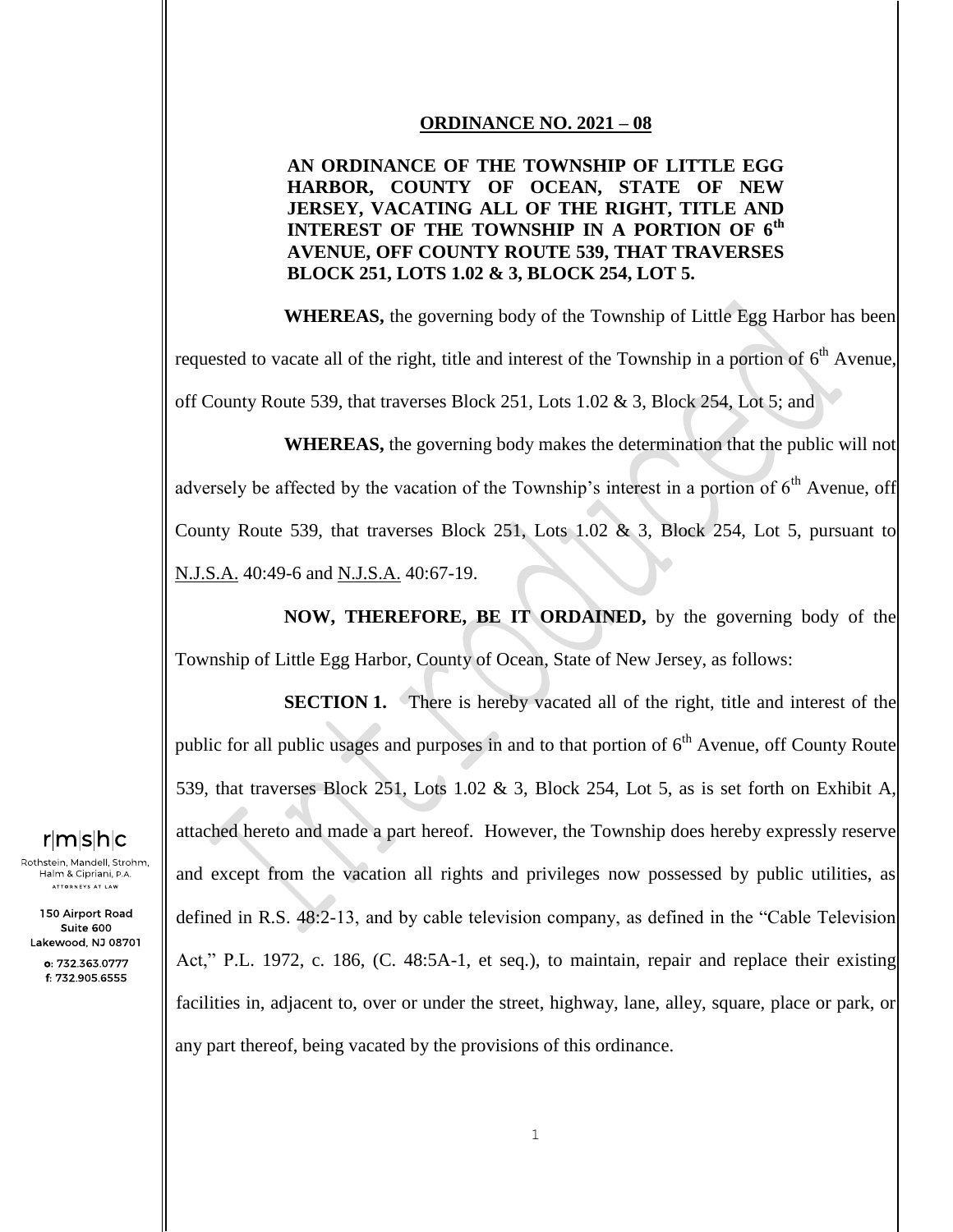**SECTION 2.** At least one (1) week prior to the time fixed for further consideration for final passage of this ordinance, a copy hereof, together with a notice stating the introduction of the ordinance on first reading and the time and place when and where the ordinance will be considered for final passage, shall be mailed to every person whose lands may be affected by the adoption of the ordinance.

**SECTION 3.** This ordinance shall be published at least once in an official newspaper of the Township at least ten (10) days prior to the time fixed for consideration of the final passage of the ordinance.

**SECTION 4.** The Township Clerk, if this ordinance is adopted on final reading, shall submit a certified copy of this ordinance, together with proof of publication, to the Ocean County Clerk's Office for recording in the Book of Vacations.

**SECTION 5.** This ordinance shall take effect after second reading and publication as required by law.

**SECTION 6.** A copy of Exhibit A as referenced herein shall be kept on file and made available for public inspection in the Township Clerk's Office during normal business hours.

# $r|m|s|h|c$

Rothstein, Mandell, Strohm, Halm & Cipriani, P.A. .<br>ATTORNEYS AT LAW

150 Airport Road Suite 600 Lakewood, NJ 08701

> o: 732.363.0777 f: 732.905.6555